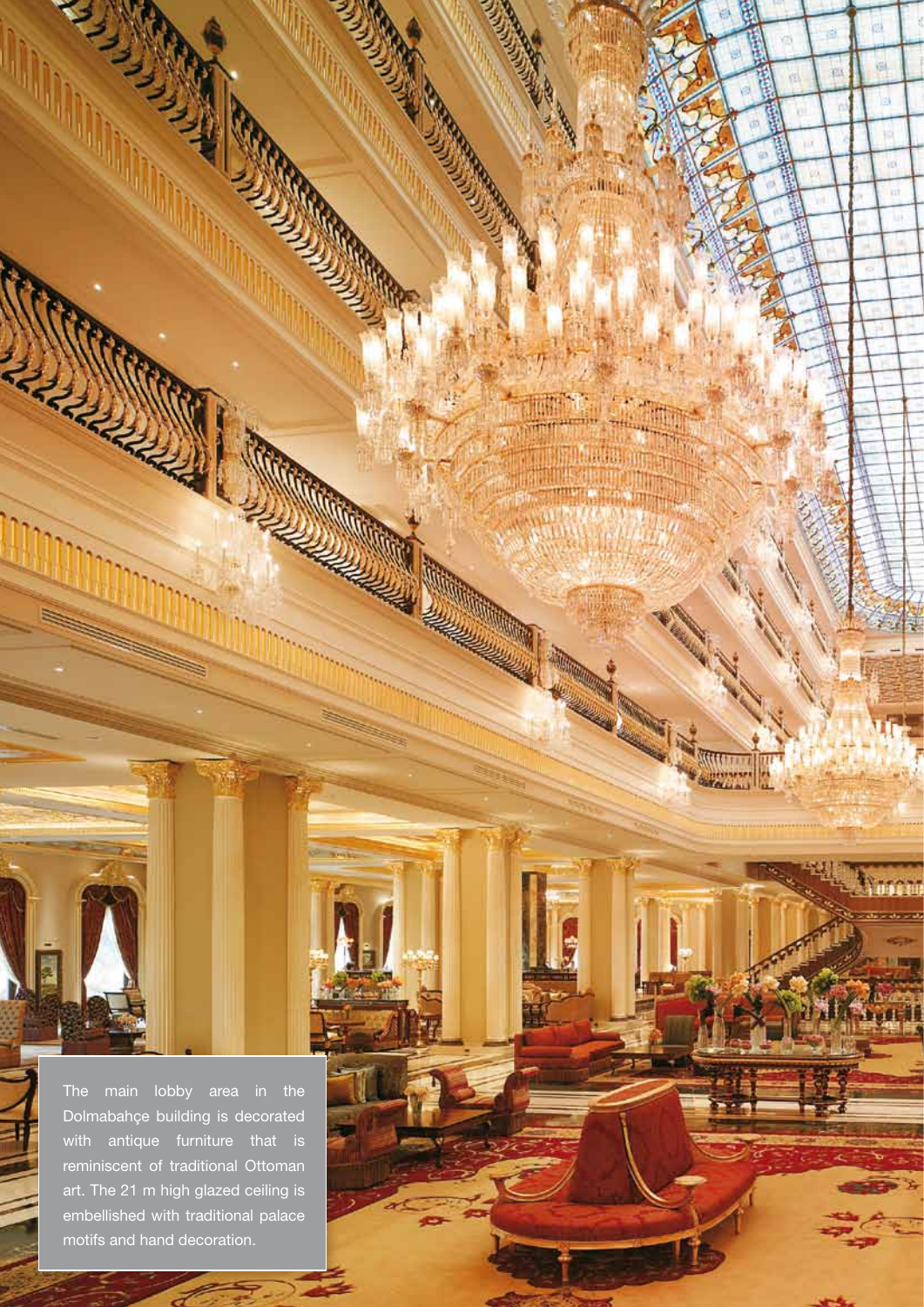# MARDAN PALACE - HELVAR'S TURKISH DELIGHT

Helvar lighting control continues to 'light up' high profile projects around the world. One of the latest and best examples of what can be achieved with our range of products is at the Mardan Palace resort in Turkey. By pushing the boundaries in scope and scale this new development offers the perfect showcase for lighting control and what it can achieve in the hospitality sector.

Built at a cost of €1.11 billion, Mardan Palace is reputed to be Europe's most expensive resort. Located on the Mediterranean the development is comprised of a 560 room hotel (including two Royal Suites with private pools), the Mediterranean's largest swimming pool, a sunken aquarium containing 2400 fish, a 1115  $m<sup>2</sup>$  luxury spa and a private beach. The team behind Mardan Palace has used their phenomenal budget to create one of the world's finest luxury destinations.

# MODERN MEETS TRADITIONS

Lighting design for the project was carried out by London-based Lighting Design International (LDI). The practice has experience in putting together large schemes in hotels, offices, retail, restaurants and high-end residential world-wide. Drawing on this vast understanding of working on major projects, LDI is able to combine a creative and intelligent approach to lighting design with an understanding of the complex technical requirements that a project this size can bring.

The architecture of Mardan Palace is inspired by Istanbul's historical buildings. There are three main structures: a European section decorated with modern elements of the west; the Anatolian side, inspired by the silhouette of the Kuleli Military Academy while using architectural features unique to the region; and located in between these two structures is the Dolmabahçe building which takes its design inspiration from the Ottoman Empire. The main lobby area measures an impressive 2800 m² and is decorated with antique furniture that is reminiscent of traditional Ottoman art. The 21 m high glazed ceiling is embellished with traditional palace motifs and hand decoration.

# PERFECTLY BALANCED LIGHTING

The lighting to the all the main 'front of house' areas is controlled by a Helvar lighting control system. The system, installed by Istanbul-based Arma-Elektropanc, ensures that the lighting levels in all areas, including reception, main restaurants, hotel corridors, ballroom and meeting rooms, are perfectly balanced to suit the needs of guests and staff alike, and also to run in the most energy efficient manner at all times. Mardan Palace is a vast space with numerous lighting circuits, and the Helvar system effortlessly manages the control system throughout the indoor areas of the resort, by dynamically adjusting light levels to enhance the guest experience in a highly flexible and adaptable way.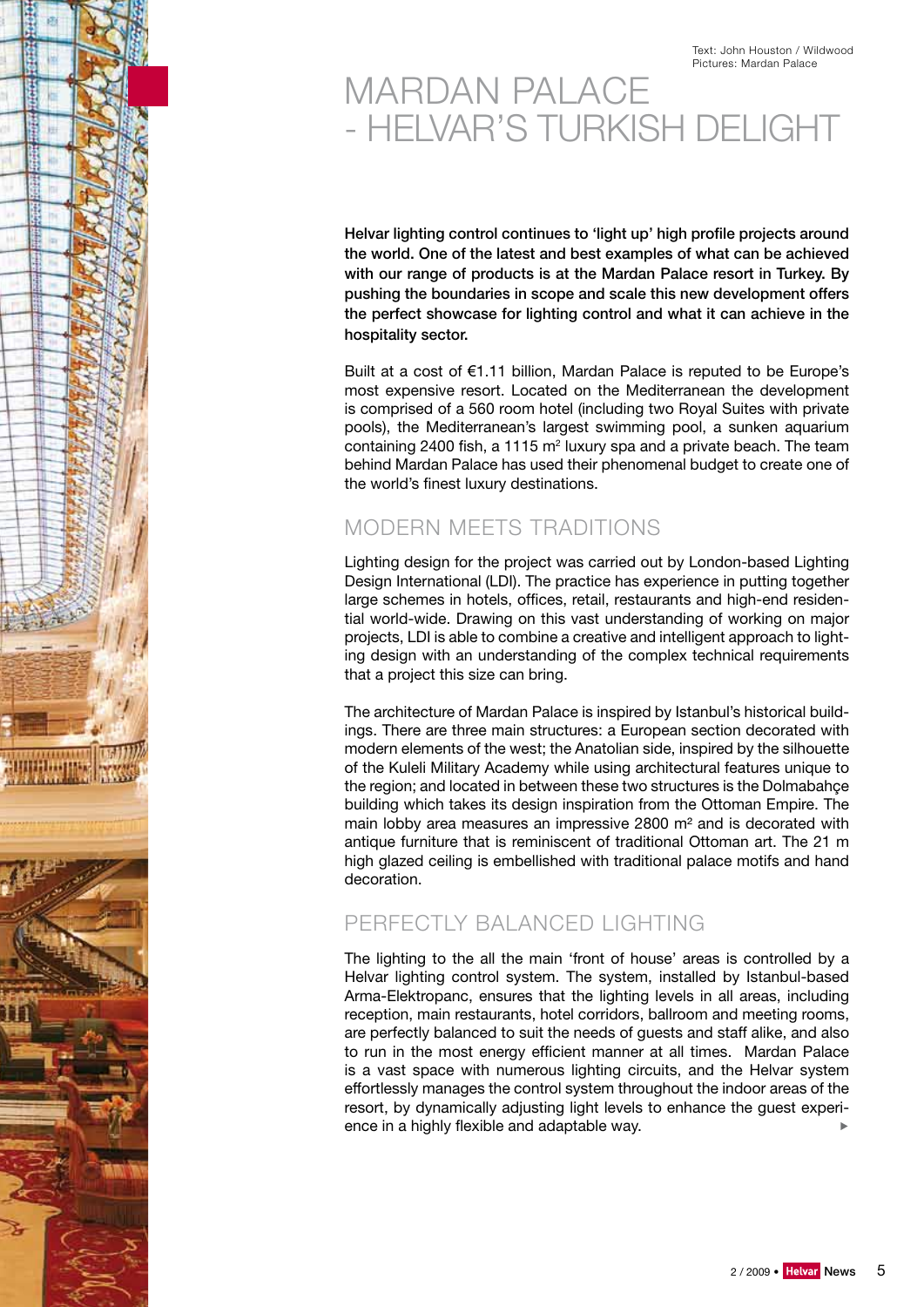







In each of these main areas Helvar system allows a variety of lighting scenes to be automatically or manually selected at different times of the day. Each scene is pre-programmed to suit the varying uses of each space while taking into account the contribution of daylight. For example in the main restaurant area there are four main lighting scenes that are automatically programmed to run through the day; breakfast, lunch, dinner, evening. At any time the Maitre d' can override these main scenes to custom set light levels to suit a changing ambience. These changes can be easily achieved via the Helvar LCD TouchPanel positioned by the main Maitre d' station. Likewise at the kitchen service entrance there is another LCD TouchPanel with selections for setting up tables in either day or night, as well as separate scenes for cleaning and security.

### QUANTITY WITH QUALITY

The complete control system consists of hundreds of Helvar IMAGINE enclosures. Designed for architectural and large commercial applications IMAGINE system is designed with flexibility in mind. As Safak Koç of Elekon Energy Systems, the Helvar distributor in Turkey says: "When you have a large system with many thousands of channels you need a product that is capable of doing many things well. Not only does IMAGINE operate as simply as a 12 channel system it also allows lighting scenes to be changed at the touch of a button thanks to the pre-programming options available. Furthermore, it is very simple to program and monitor the system via the Windows®-based graphical interface. An added bonus is the built-in astronomic time clock that takes into account seasonal changes (spring, summer, autumn, winter) and automatically re-programs the lighting levels to suit."

For each separate zone or group of luminaires at Mardan Palace there is a dedicated programming data socket which allows the connection of a laptop for configuration of the control system. It is also possible to do this by using wireless network in the hotel or remote connection via Internet. A special Helvar / Bang & Olufsen interface was developed for the project to allow B&O remote handsets to adjust lighting levels in certain areas. In addition, the Helvar system also interfaces with the building's fire alarm system, so that, in the event of a fire alarm being activated, all channels are immediately brought up to 100% output.  $\mathcal{C}^{\mathcal{A}}$ 

Helvar lighting control system creates desired moods in the Mardan Palace; for example in the European style bowling bar, high-end restaurant, stylish jazz club and the gorgeous ballroom.